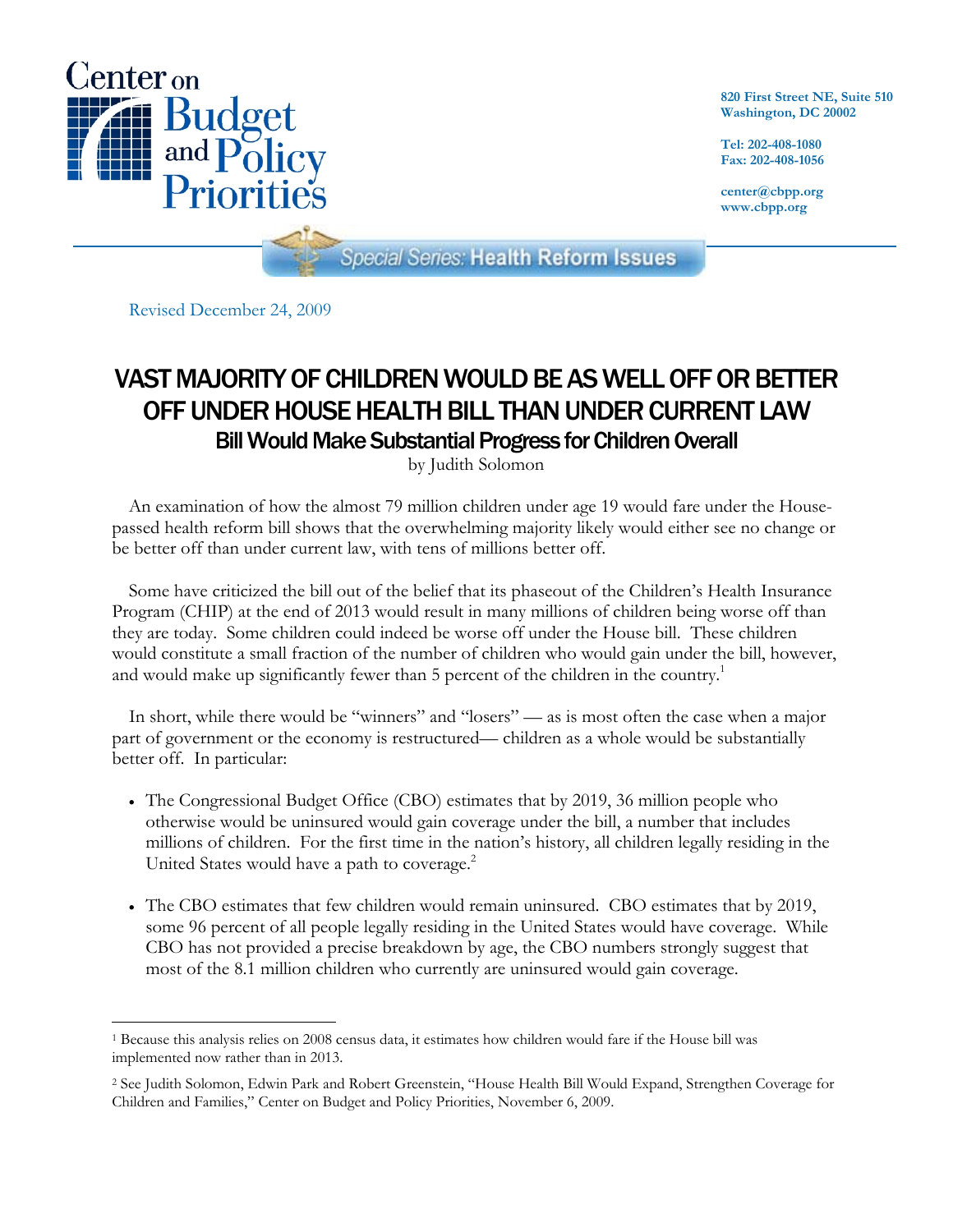#### Children Would be Best Served in the Final Health Bill By Combining The Senate CHIP Provisions With House Provisions in Other Key Areas

 Despite the material in this analysis, we recommend that the *Senate* bill's CHIP provisions be maintained in conference — along with as many of the House provisions as possible related to premium and cost-sharing subsidies for people purchasing coverage in the exchange, the rules governing the exchange and other insurance markets, Medicaid coverage and reimbursement rates, and the nature and applicability of the pediatric benefits package. The House provisions in these *non*-CHIP areas are stronger and more beneficial for children and families.

 The Senate and House bills differ in a number of respects that would have significant impacts on children. The House bill would set the Medicaid income limit at 150 percent of the poverty line. The Senate bill would set this limit at 133 percent of the poverty line, which means that fewer children would move from separate state CHIP programs to Medicaid if CHIP did not continue. The Senate bill also has weaker benefit standards than the House bill for children's coverage offered under employer-based plans, less adequate subsides for families that purchase coverage in the exchange, and weaker rules to ensure that the exchanges work well. It also does not merge the troubled individual insurance market into the health insurance exchange.

 There is a strong argument that *if* the health insurance exchange were well designed in all key respects and Medicaid eligibility were expanded more broadly as under the House bill, children now in separate CHIP programs could successfully be transitioned to a combination of expanded Medicaid coverage, the exchange, and employer-coverage, as the House bill would do. *But*, as just noted, the Senate bill is significantly weaker in *all* of these areas, and most observers expect that the final legislation will generally be significantly closer to the Senate bill than to the House measure. Accordingly, for children to be best protected and served, the Senate bill's CHIP provisions should be maintained in conference.

 In short, the optimal outcome for children in the final legislation would appear to be a combination of the Senate CHIP provisions and as much of the House approach as can be secured on affordability, the rules for the exchange and other insurance markets, Medicaid, and the requirements related to the applicability of the pediatric benefits package to the exchange and employer-based coverage.

 In addition, most of the children who do have coverage today would be as well off — or, for millions of children, better off — than they currently are.

- *Over half* of all children in the United States have employer-based coverage. (The number of children with employer coverage dwarfs the number covered through the Children's Health Insurance Program.) In a major policy breakthrough, the House bill *mandates* that by 2018 *all* employer-based coverage in the United States must include an "essential benefits package" that includes dental, vision, hearing and mental health coverage for children, as well as well-baby and well-child care — and that may not charge *any* cost-sharing for preventive services or well-baby and well-child care.
- The 3.2 million children who have (often spotty) coverage through the individual insurance market also would gain, since beginning in 2013 they would now receive more comprehensive coverage that must include all of the same health services (noted above) that employer coverage would be required to carry. In addition, if their family income is below 400 percent of the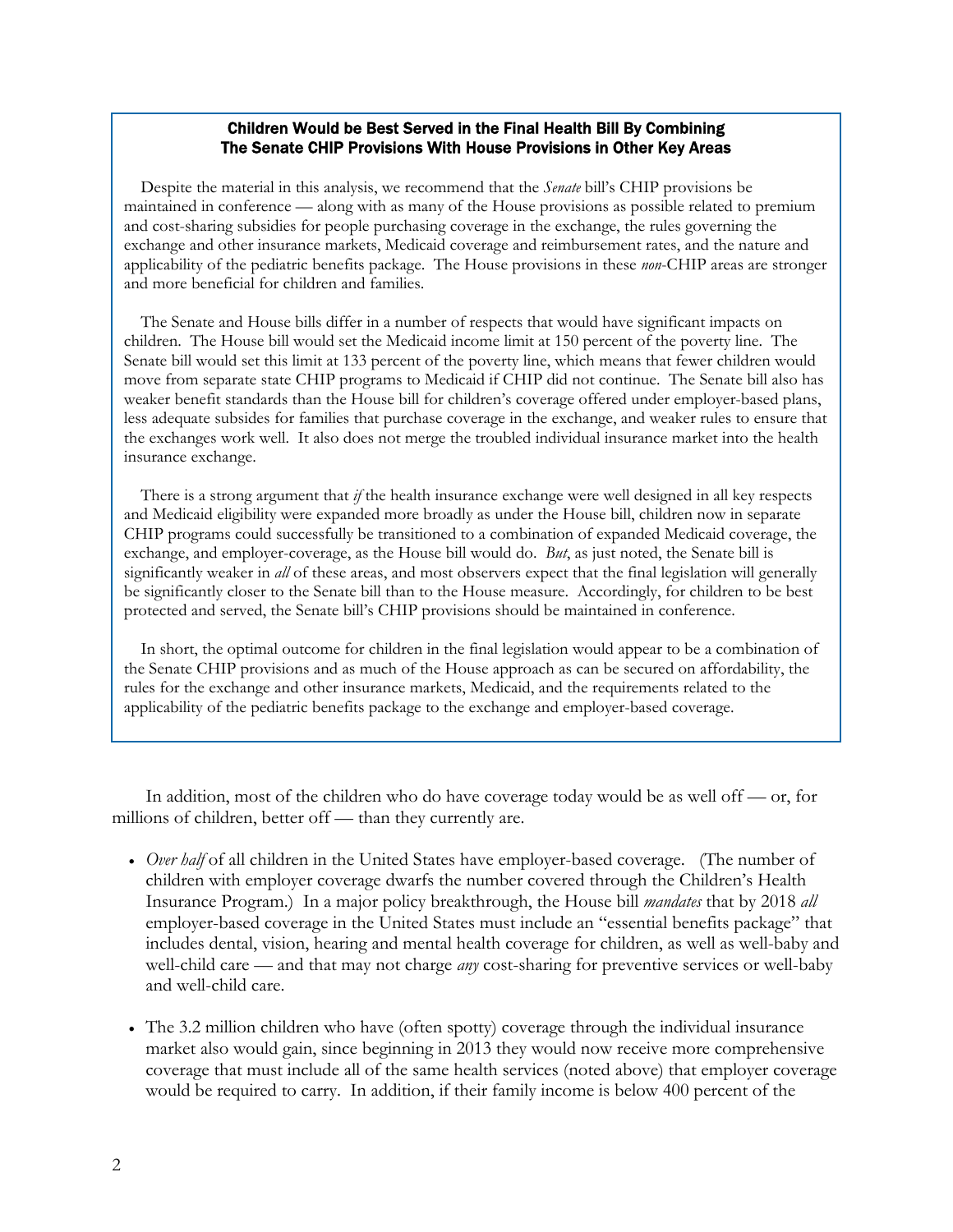poverty line, their families would receive premium subsidies, plus cost-sharing subsidies if their family income is below 350 percent of poverty.

- Another group of children that would gain consists of children in separate state CHIP programs who have incomes between 100 and 150 percent of the poverty line. These children would move from CHIP to Medicaid and would receive an expanded benefits package that includes Medicaid's Early Periodic Screening, Diagnosis, and Treatment benefit (EPSDT). Moreover, they no longer would face any premium charges and generally would face lower cost-sharing charges than they now face under CHIP.
- Children in state Medicaid expansion programs that are funded through CHIP would remain in Medicaid. Their coverage would be unchanged. These children and those described in the previous bullet (those who have incomes below 150 percent of the poverty line and those who are enrolled in a CHIP-funded Medicaid expansion), all of whom would be as well or better off, *constitute the majority of all CHIP children in the nation.*
- The remaining children in CHIP, who represent only a minority (about 42 percent) of CHIP children, according to a new Urban Institute study — and who represent *fewer than 5 percent of the children in the United States* — would move either to coverage in the exchange or to employer coverage.<sup>3</sup> Assessing whether these children would be better or worse off is complex, with the fairest conclusion being that some would be as well or better off and some would be worse off. CHIP children whose *parents* are uninsured today but would gain coverage under the bill would generally be better off, because their entire family would now be covered. Extensive research shows that children are more likely to receive needed health care (even if the children are insured) if their parents also have coverage. Extending affordable coverage to these parents should also ease pressure on family budgets, enabling parents to devote more resources to their children's needs.

At the same time, children moving from CHIP to the exchange or employer coverage whose parents already have coverage could be worse off. They could receive a somewhat smaller benefit package and could pay somewhat more. The degree to which they would be worse off would be moderated under the House bill by the mandate of a strong benefit package for children in both the exchange and in employer coverage, and by the bill's strong subsidies for premiums and cost-sharing charges for families that have incomes in the CHIP income range and purchase coverage in the exchange.

## How Children Are Covered Today

-

 The chart below indicates how children were covered in 2008. It should be noted that over the course of a year, many children move between the coverage categories shown in the chart. A parent could lose or gain a job, leading a child to lose or gain employer coverage. Changes in income could qualify or disqualify a child for public coverage. Many children drop off of public coverage and become uninsured for procedural reasons such as not submitting sufficient paperwork by various

<sup>3</sup> Genevieve M. Kenney and Allison Cook, "Potential Impacts of Alternative Health Care Reform Proposals for Children with Medicaid and CHIP Coverage," Urban Institute, December 2009.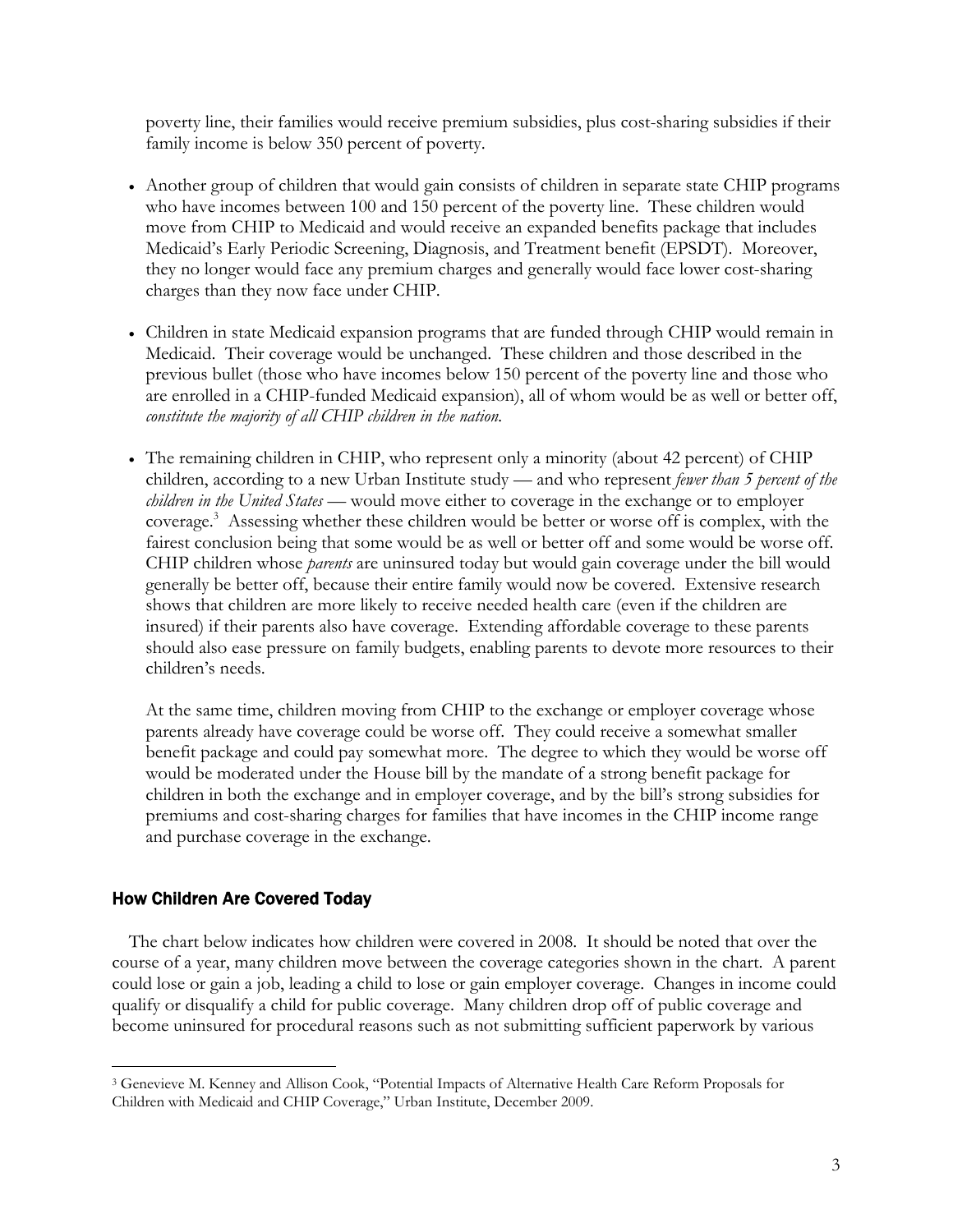deadlines. A study that examined the movement of children across categories of coverage found little variation in the distribution of public and private coverage from year to year, but a large amount of movement across the coverage categories.<sup>4</sup>

 It also is important to note that the chart understates the percentage of children enrolled in Medicaid. Comparisons of data from the Census Bureau's Current Population Survey (CPS) and data on Medicaid enrollment from the Centers for Medicare and Medicaid Services (CMS) show that the CPS undercounts the number of people actually enrolled in Medicaid.<sup>5</sup>

## How the House Bill Would Affect Children with Different Forms of Coverage

#### Employer Coverage

 As Figure 1 shows, a little more than half of all children in the United States are covered through employer plans. These children would keep their employer coverage (absent any change in their parents' job status or offer of employer coverage).

 The Congressional Budget Office estimates that the House bill would result in an overall increase of 6 million people with employer coverage by 2019 relative to current law. It is likely that both more adults *and* more children would have employer coverage under the House bill, because

employers who offer coverage would be *required* to contribute to the cost of dependent coverage. They would pay a penalty if they did not do so.

 Specifically, employers would be required to contribute at least 65 percent of the cost of dependent coverage.6 Workers who have incomes below 400 percent of the poverty line and whose employers offer coverage would nevertheless be eligible for premium credits to help them buy coverage in the exchange instead, if the employee share of the cost of employer coverage for the family would exceed 12 percent of the family's income.



<sup>4</sup> Laura Summer and Cindy Mann, "Instability Of Public Health Insurance Coverage For Children And Their Families: Causes, Consequences, And Remedies," Commonwealth Fund, June 2006.

 $\overline{a}$ 

<sup>5</sup> Jacob A. Klerman *et al*., "Understanding the Current Population Survey's Insurance Estimates and the Medicaid 'Undercount'," *Health Affairs* web exclusive, September 10, 2009.

<sup>6</sup> Employers would have to contribute 72.5 percent of the cost of coverage for an individual employee.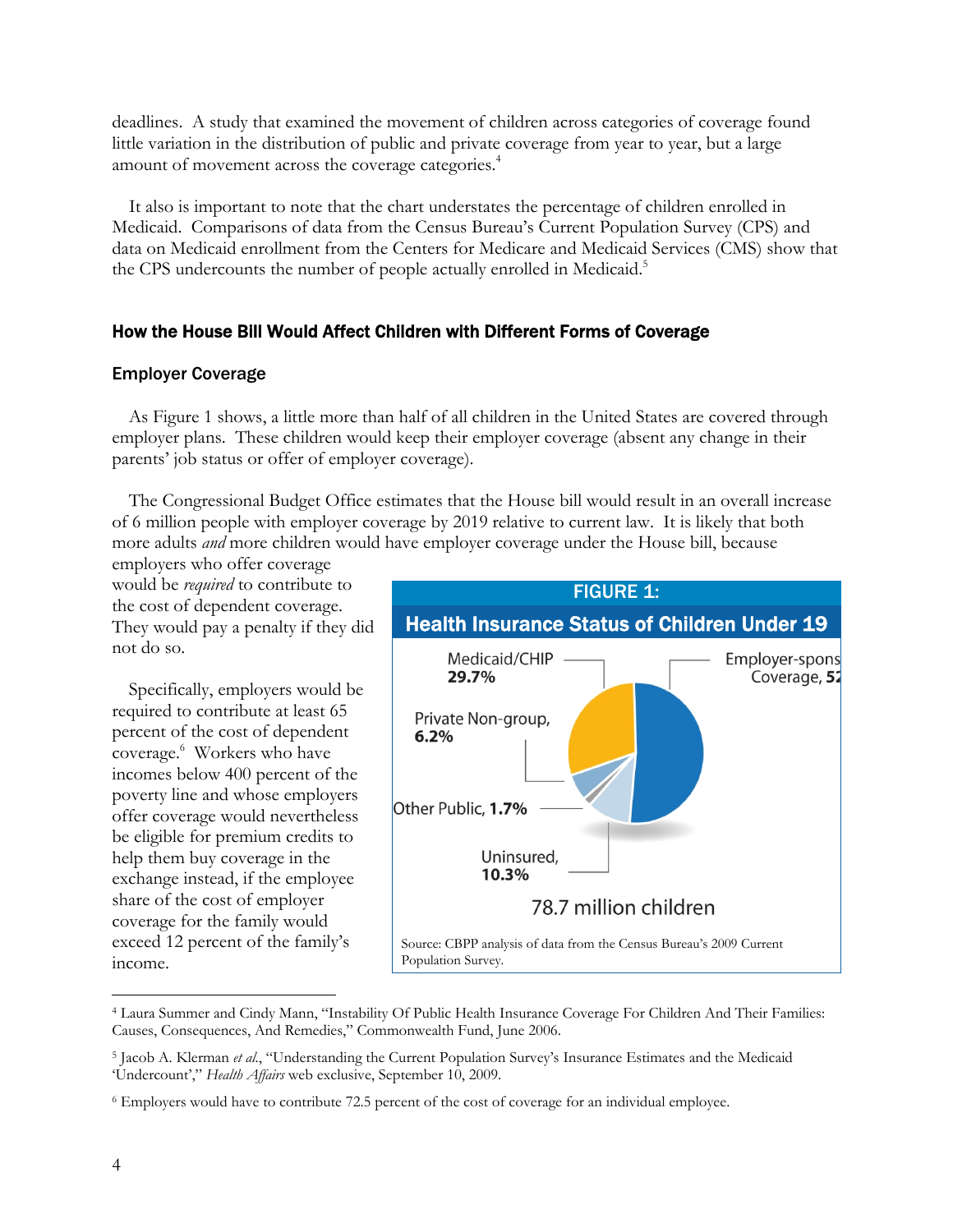In general, after five years, *all* employer plans would have to meet the same standards as plans offered in the exchange. These standards, which are impressive, include the following:

- Plans would be required to provide a package of essential benefits, including well-baby and well-child care, dental coverage, vision and hearing services, and equipment and supplies for children under 21 years of age, in addition to a comprehensive of list of services for both children and adults.
- There could be *no* cost-sharing for preventive services, including well-baby and well-child care.
- There could be *no* annual or life-time limits on benefits.

 $\overline{a}$ 

- Plans would have to meet new standards for the adequacy of provider networks to ensure access to covered services.
- Plans would have to give parents an option to cover their dependent children up to the age of 27.

### Coverage in the Individual Market

 About 3.2 million children currently get coverage in the individual insurance market. These children would be much better off under the House bill, for two main reasons:

- All families with incomes under 400 percent of the poverty line would be eligible for premium credits in the exchange to help them purchase coverage, as well as credits to lower their deductible and co-payment charges if they are below 350 percent of the poverty line. Low- and moderate-income families that purchase coverage in the individual market today generally do so without *any* assistance, regardless of their income.
- Once health reform is implemented, individual insurance could be offered only through the exchange. And unlike in the current individual market, where plans often have high deductibles and cost-sharing and commonly feature limited benefits,<sup>7</sup> all health plans available in the exchange would have to offer the essential benefit package the bill mandates and also would have to meet all of the standards just described for employer plans. Furthermore, insurers would no longer be allowed to exclude or limit coverage for pre-existing conditions or to charge more for covering people who have health problems.

 In addition, coverage would be available in the exchange for a major group of children who are uninsured today — those whose family incomes are above the eligibility levels for CHIP but whose families do not have an offer of employer coverage. Many of these children's parents cannot afford coverage now in the individual market, particularly those whose children have health problems and thus are charged more in the individual market in most states (if they are able to obtain an offer of coverage at all).

<sup>7</sup> Sara R. Collins, *et al*., "Squeezed: Why Rising Exposure to Health Care Costs Threatens the Health and Financial Well-Being of American Families," The Commonwealth Fund, September 2006.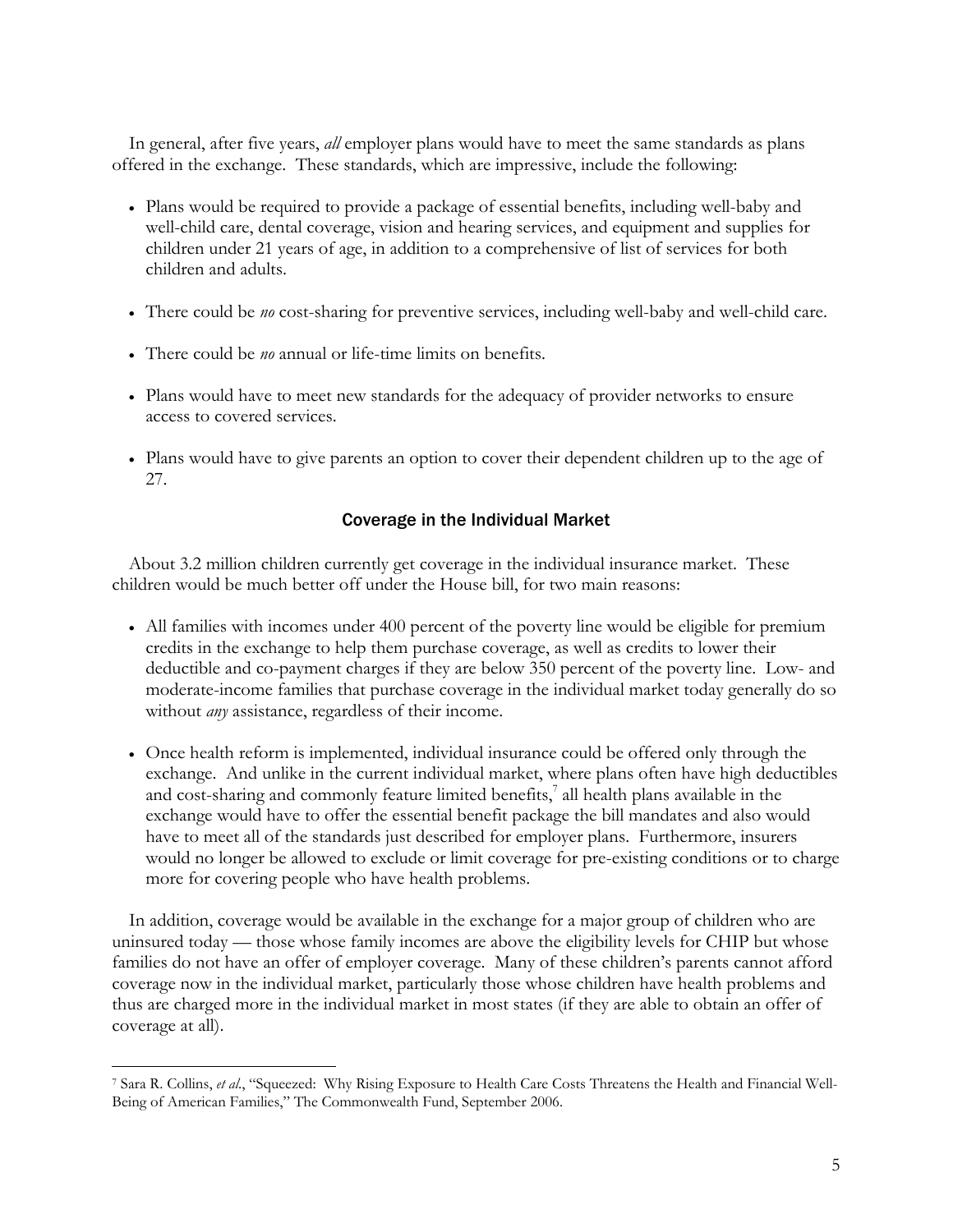#### Medicaid Coverage

The House bill would extend Medicaid to children and adults with incomes up to 150 percent of the poverty line — \$33,075 for a family of four in 2009. States whose Medicaid programs now cover children with incomes above 150 percent of the poverty line, as well as states that use CHIP funds to expand Medicaid, would be required to maintain their higher Medicaid income limits. As a result, *all* children eligible for Medicaid today would be able to remain in Medicaid.<sup>8</sup>

 States currently must cover children under age 6 in Medicaid if their family income is below 133 percent of the poverty line, and children aged 6 through 18 if their family income is below 100 percent of the poverty line. Raising the minimum income level to 150 percent of the poverty line for all children under 19 would raise Medicaid eligibility levels in more than half of the states. In all of these states, children with incomes between the state's Medicaid income eligibility level and 150 percent of the poverty line currently are covered by CHIP.<sup>9</sup>

 The Urban Institute estimates that 42 percent of all children enrolled in separate CHIP programs in 2007 would move to Medicaid because of this increase in the Medicaid income limits.<sup>10</sup> When these children are added to those in CHIP-funded Medicaid expansions who would remain in Medicaid, the Urban Institute estimates that 58 percent of children in CHIP would be eligible for Medicaid under the House bill. The remaining 42 percent of children in CHIP would move to either the exchange or employer coverage.

 Children who move to Medicaid from separate CHIP programs would be better off. Medicaid does not charge premiums and generally has lower cost-sharing charges than CHIP. In addition, all children in Medicaid receive Early and Periodic Screening, Diagnostic and Treatment (EPSDT) benefits, which are more comprehensive than benefits provided by most separate CHIP programs.

#### Coverage Through CHIP

 A modest but not insignificant percentage of children — fewer than 5 percent of children legally residing in the United States — would move from separate CHIP programs to employer coverage or the new health insurance exchange.<sup>11</sup> Because of the House bill's employer responsibility requirement, those children whose parents have an offer of coverage that meets the standards in the House bill would enroll in their parents' employer plan. Families without an offer of employer

 $\overline{a}$ 

<sup>8</sup> As shown on the chart, 1.7 percent of children have public coverage other than Medicaid and CHIP. These children are in Medicare or military health care, and would remain covered under their current plans.

<sup>9</sup> Donna Cohen Ross, *et al.,* "A Foundation for Health Reform: Findings of a 50 State Survey of Eligibility Rules, Enrollment and Renewal Procedures and Cost-Sharing Practices in Medicaid and CHIP for Children and Parents During 2009," Kaiser Commission on Medicaid and the Uninsured, December 2009.

<sup>10</sup> Genevieve M. Kenney and Allison Cook, "Potential Impacts of Alternative Health care Reform Proposals for Children with Medicaid and CHIP Coverage," Urban Institute, December 2009.

<sup>11</sup> Census estimates show Medicaid and CHIP enrollment in the aggregate. According to CMS, 7.4 million children were enrolled in CHIP at some point during fiscal year 2008. As explained in the text, 58 percent of these children would move to or remain in Medicaid. The remaining CHIP children constitute fewer than 5 percent of U.S. children.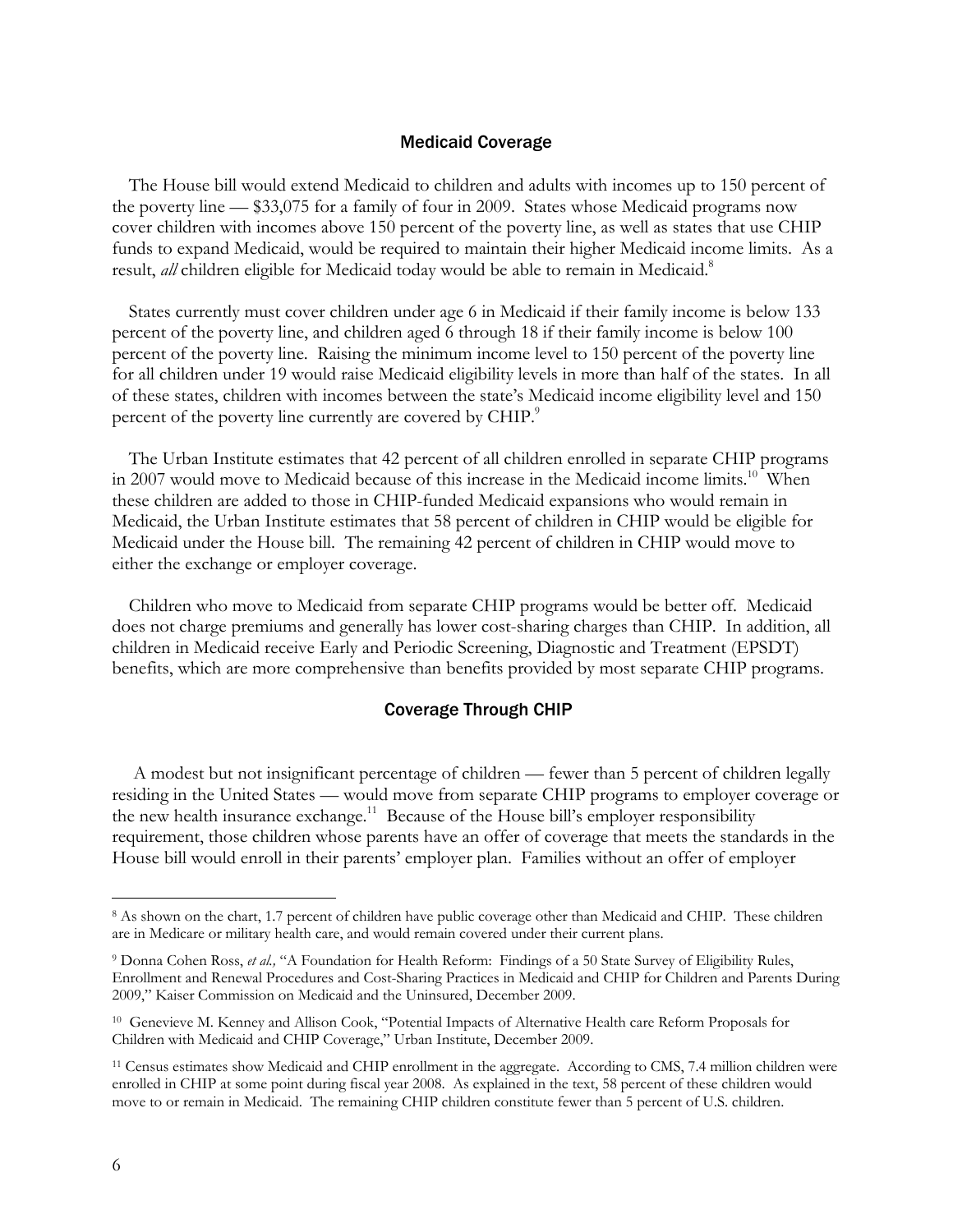#### Confusion About the Specifics of the House Bill Has Fostered Some Mistaken Impressions About How It Would Affect Children

 The following are a few criticisms that have been raised about moving children from CHIP to the exchange that have no applicability to the House bill. Some of the confusion apparently stems from a misunderstanding of the specific provisions of the House bill.

- *Won't infants, children, and pregnant women now eligible for Medicaid who have gross incomes above 150 percent of the poverty line lose their Medicaid coverage?* No. The House bill requires states to permanently maintain their current Medicaid eligibility levels for all of these groups. Every child who is eligible for Medicaid today would retain that eligibility under the House bill.
- *Won't legal immigrant children who move from CHIP to the exchange be subject to a five-year waiting period?* Not only is this belief mistaken, but the rules for coverage of such children would actually be more favorable in the exchange than in CHIP. In CHIP, states have the option of imposing a five-year waiting period on these children. But waiting periods for legal immigrant children would not be allowed in the exchange.
- *Won't immigrants be prohibited from purchasing coverage in the exchange?* No. Any immigrant lawfully residing in the United States would be allowed to purchase coverage in the exchange and, if the immigrant's income was below 400 percent of the poverty line, to receive a subsidy to help cover the cost. (Undocumented immigrants also would be allowed to purchase coverage in the exchange, but they would be ineligible for a subsidy.)
- *Won't health insurance costs be raised for children in the exchange because they will be pooled with older adults?* Premium costs for everyone under 400 percent of the poverty line would be limited to a specified percentage of their income and hence would not be affected by the pooling. The only children whose premium costs could be affected by the broad pooling in the exchange would be those who have incomes *above* 400 percent of the poverty line. There is no state in the country in which children with incomes that high are eligible for CHIP.

coverage would be able to purchase coverage through the exchange, with families of children who now are eligible for CHIP being eligible for premium and cost-sharing subsidies to help them afford coverage and health care services. Children who move from CHIP to the exchange would do so at the start of 2014, one year after the exchange starts operating, which should provide time for initial "bugs" in the exchange to be worked out.

 It is difficult to say what portion of these children would be better off and what portion would be worse off. On the one hand, the contributions that families would make toward employer coverage or an exchange plan would generally be greater than the premiums these families now pay for coverage in CHIP. On the other hand, these higher contributions would be for coverage for the *entire family*, and studies have shown significant benefits to children when all family members are covered.12 Cost-sharing would also generally be higher under employer coverage and exchange

 $\overline{a}$ 

<sup>12</sup> These studies are summarized in Leighton Ku and Matt Broaddus, "Coverage of Parents Helps Children, Too," Center on Budget and Policy Priorities, October 20, 2006 See also Jennifer E. DeVoe, *et al.,* "Children's Receipt of Health Care Services and Family Health Insurance Patterns," *Annals of Family Medicine,* September/October 2009;